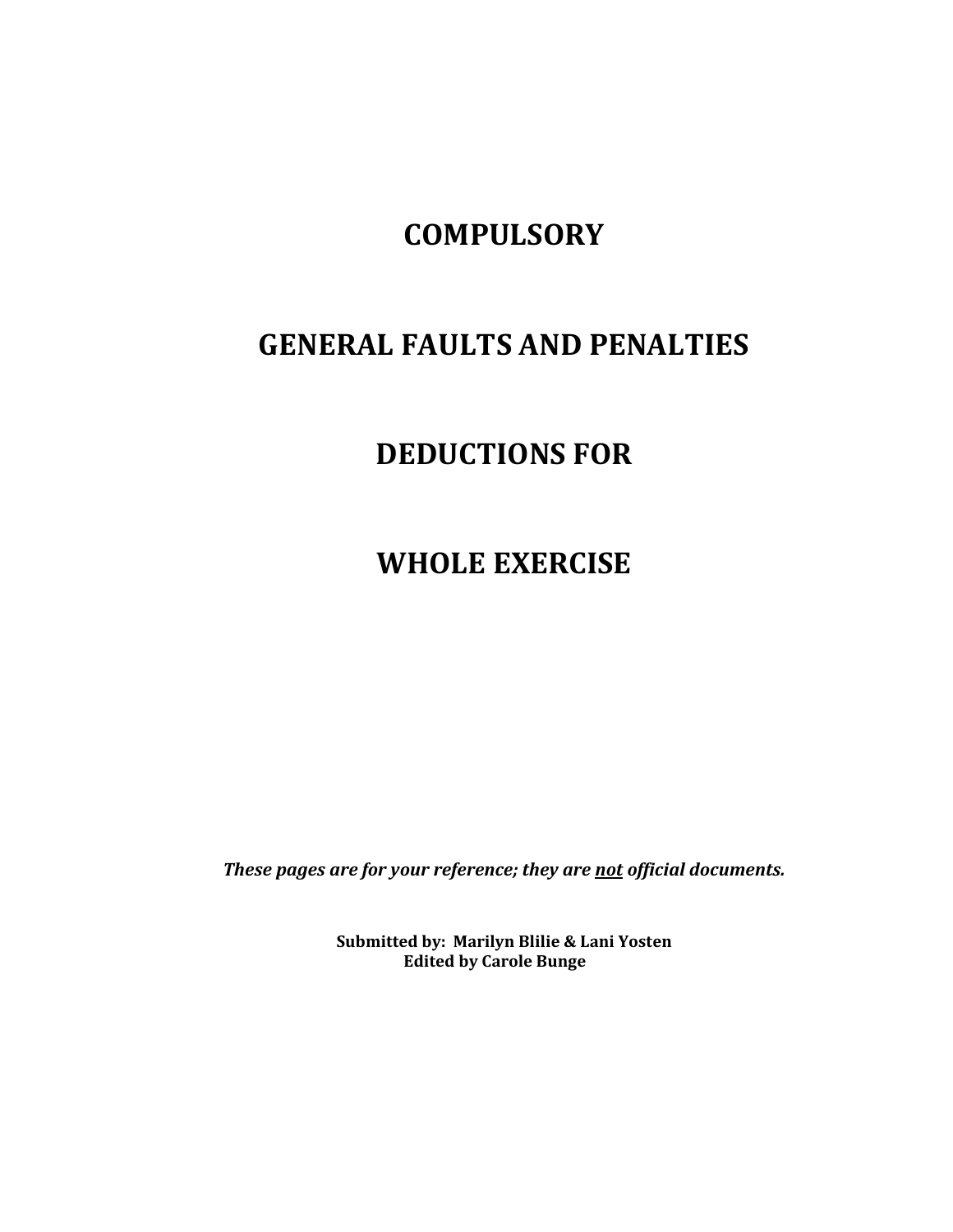# **BALANCE BEAM/FLOOR EXERCISE**

UNOFFICIAL – (meant for a quick reference guide)

# **(More than 1.6 of deductions)**

**By: Marilyn Blilie/Jan Eyman 9/15/16**

| Quality - applying a high level of effort to move with<br>strength and speed.<br>Effortlessness<br>Energy maintained<br>Internal amplitude                                                                                                                                                                                                                                                                                                                                                                                                                                                                                                                                                                                                                                                                                                                                                                                                             | part choreography/dance steps.<br>Examples BB (not all listed):<br>Whip swing to kneel; 180 Backward Swing Turn (L 4/5)<br>Cross step, fwd step, 1/2 pivot turn, sequential wave (L5)<br>Examples FX (not all listed):<br>• Sissonne; Chasse; Leg Swing hop                                                                                                                                                                                                                                                                                                                      |
|--------------------------------------------------------------------------------------------------------------------------------------------------------------------------------------------------------------------------------------------------------------------------------------------------------------------------------------------------------------------------------------------------------------------------------------------------------------------------------------------------------------------------------------------------------------------------------------------------------------------------------------------------------------------------------------------------------------------------------------------------------------------------------------------------------------------------------------------------------------------------------------------------------------------------------------------------------|----------------------------------------------------------------------------------------------------------------------------------------------------------------------------------------------------------------------------------------------------------------------------------------------------------------------------------------------------------------------------------------------------------------------------------------------------------------------------------------------------------------------------------------------------------------------------------|
| ^02 Fail to perform steps (when indicated),<br>and pivot turns (not major elements) in<br>high releve' position.<br><b>BB</b> Level 4:<br>Straddle stand after lunge<br>$\bullet$<br>1/4 Turn, 2 steps back (L,R) in Relevé<br>Relevé lock stand after leap<br>Relevé lock stand after forward/backward leg<br>swing; pivot turn in relevé<br>2 forward steps after cross step (R,L) in relevé to<br>$\bullet$<br>relevé lock stand<br><b>BB</b> Level 5:<br>Straddle stand after lunge; 1/4 Turn, 2 steps back<br>$\bullet$<br>$(L,R)$ in relevé<br>Relevé lock stand after stretch jump<br>Step L in relevé & kick to horizontal. in relevé<br>before cross handstand<br>After cross handstand, step back L, R in relevé<br>Step forward L in relevé before cross steps<br>2 forward steps after cross step (R,L) in relevé; Pivot<br>$\bullet$<br>Turn in relevé<br>Step onto L leg in relevé & kick to horizontal in<br>relevé before the dismount | ^02 Fail to perform steps (when indicated),<br>and pivot turns (not major elements) in<br>high releve' position.<br><b>FX Level 4 / 5:</b><br>Rise to relevé on L foot during kick<br>$\bullet$<br>Step forward L in relevé before 1/2 outward turn in<br>forward passé<br>Step sideward & relevé, close R foot & end demi-plié<br>$\bullet$<br>relevé<br>Echappé to straddle stand in relevé<br>After leg hop swing, step forward in relevé then<br>relevé lock stand<br>After cross step, step forward R, Large step L in<br>$\bullet$<br>relevé<br>Pivot turn<br>Relevé Stand |
| $^{\wedge}$ .2 Lack of sureness (BB) (Under Rhythm)<br>Not hesitant; deliberate; assertive routine                                                                                                                                                                                                                                                                                                                                                                                                                                                                                                                                                                                                                                                                                                                                                                                                                                                     | ^0.2 Gymnast not performing in time with the<br>music (FX)                                                                                                                                                                                                                                                                                                                                                                                                                                                                                                                       |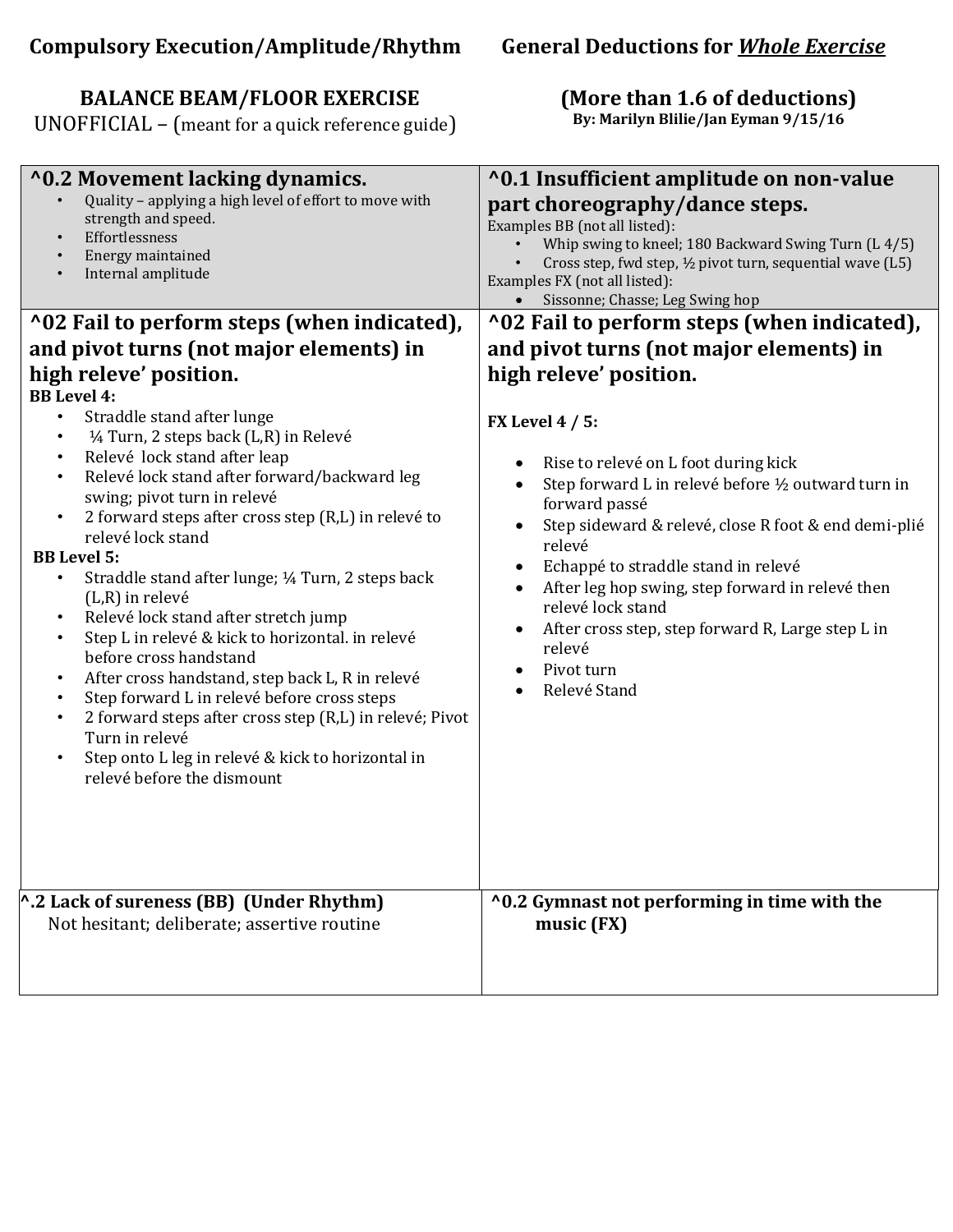# **^0.3 Movement lacking artistry of presentation.**

# **^0.15 Quality of expression (i.e. projection, emotion, focus).** (Examples)

- 
- Not looking down at the BB or FX whole time
- Focus contact of eyes
- Emotion sparkle, not just look of concentration, attitude

# **^0.15 Quality of gymnast's movements to reflect the style/musicality of choreography.**

(Supply – softly bend)

### **BB Level 4:**

- **Quick** mount no hesitations
- **Sharp** arm movement in lunge
- **Quick** Rhythm in Lunge, ¼ turns
- Sharply bent arms in Lock stand; palms **sharply** flip out
- Execute **quick/sharp** ½ Pivot Turn
- During turn, after crown, open both arms **supply** SDU

#### **BB Level 5:**

- **Quick** mount no hesitations
- **Sharp** arm movement in lunge
- **Quick** Rhythm in Lunge, ¼ turns
- Sharply bent arms in Lock stand; palms **sharply** flip out
- Execute **quick/sharp** ½ Pivot Turn **(C)**
- After turn, open both arms from crown **supply**

#### S/D/U **FX Level 4:**

- Arms **supply/sequentially** lower after Stretch Jump ½ Turn
- 1/2 Outward Turn in Fwd. Passé, **focus** Corner 8 as long as possible, then **SNAP** head to R to focus on Corner 4
- Close feet to stand, lower arms **supply/sequentially** SD
- After Front Handspring step fwd, open arms **supply** SDU
- In Side Step –lower R arm **supply** SDSM
- Echappe **sharp** arms, snap head **sharply focus** L should.
- Poses–Lift arms forward upward **sharply;** rhythm **slow, quick, quick**
- Forward splits **Supple** arms
- Cross Step Open arms **softly** to SM with palm down

#### **FX Level 5:**

- Arms **supply/sequentially** lower after Stretch Jump. 1/1 Turn
- 1/2 Outward Turn in Fwd. Passé, **focus** Corner 8 as long as possible, then **SNAP** head to R to focus on Corner 4
- Close feet to stand, lower arms **supply/sequentially** SD
- After Front Handspring step fwd, open arms **supply** SDU
- In Side Step –lower R arm **supply/sequentially** SD to SM
- Echappe **sharp** arms, **snap** head **sharply** focus L should.
- Poses–Lift arms fwd. upward **sharply** to FM; Rhythm of poses: **slow, quick, quick**
- Forward splits **Supple** arms
- Arrive in stand after L forearm circle, **softly** lift L arm FDU
- 1/1 Turn from crown arms open **supplely** SDU
- Cross Step Open arms **softly** SM with palm down

**^0.3 Incorrect body alignment, position, or posture during connections.** 

**^0.3 Incorrect foot work/form (flexed, sickled, fail to step toe, ball, heel or show turn-out in foot positions) during connections.**

## **Connections in Level 4/5 BB & FX**

#### **Connections on BB Level M4:**

- Whip swing to kneel; Stand
- Lunge; ¼ Turns; Poses; Backward Steps
- Rond De Jambe; Arabesque
- Relevé Lock Stand
- Forward, Backward Leg swing; ½ Pivot Turn; Pose
- Cross Step; Forward Steps
- Backward Step; Fish Pose

#### $\bullet$ **Connections on BB Level 5: (C)** = (Contraction)

- Whip swing to kneel; Stand
- Lunge; ¼ Turns; Poses; Backward Steps
- Rond De Jambe; Arabesque
- Backward Swing Turn; Pose
- Cross Step; Forward. Steps; ½ Pivot Turn; Sequential Wave **(C)**
- Backward Step; Fish Pose

#### $\bullet$ **Connections on FX Level 4: (C)** = (Contraction)

- Kick Lunge
- ½ Outward Turn in Forward Passé
- Rebound
- Side Steps; Echappé; Poses **(C)**
- Forward Dance Running Steps; Forward Passé' Hop
- Curtsey **(C)**; Kneel; Pose
- Prone; Double Stag Sit **(C –** upper body arched**) (C-**B4 stand**)**; Stand
- Sissonne; Forward Chassé; Leg Swing Hop
- Side Passé' Pose **(C)**
- Cross Step; Lunge Turn, Sequential Wave **(C)**
- Rebound
- Step; Relevé Stand **(C)**; Sequential Fall; Pose

#### $\bullet$ **Connections on FX Level 5: (C)** = (Contraction)

- Kick Lunge
- ½ Outward Turn in Forward Passé
- Rebound
- Side Steps; Echappé; Poses **(C)**
- Curtsey **(C)**; Kneel; Pose
- Prone; Double Stag Sit **(C –** upper body arched**) (C-**B4 stand**)**; Stand
- Sissonne, Forward Chassé; Leg Swing Hop
- Side Passé' Pose **(C)**
- Cross Step; Lunge Turn, Sequential Wave **(C)**
- Stretch Jump **(C)**; Sequential Fall; Pose

## **^0.1 Lack of coordination on connections**

(applies to any uncoordinated connection of major elements (ME) or of non-value part)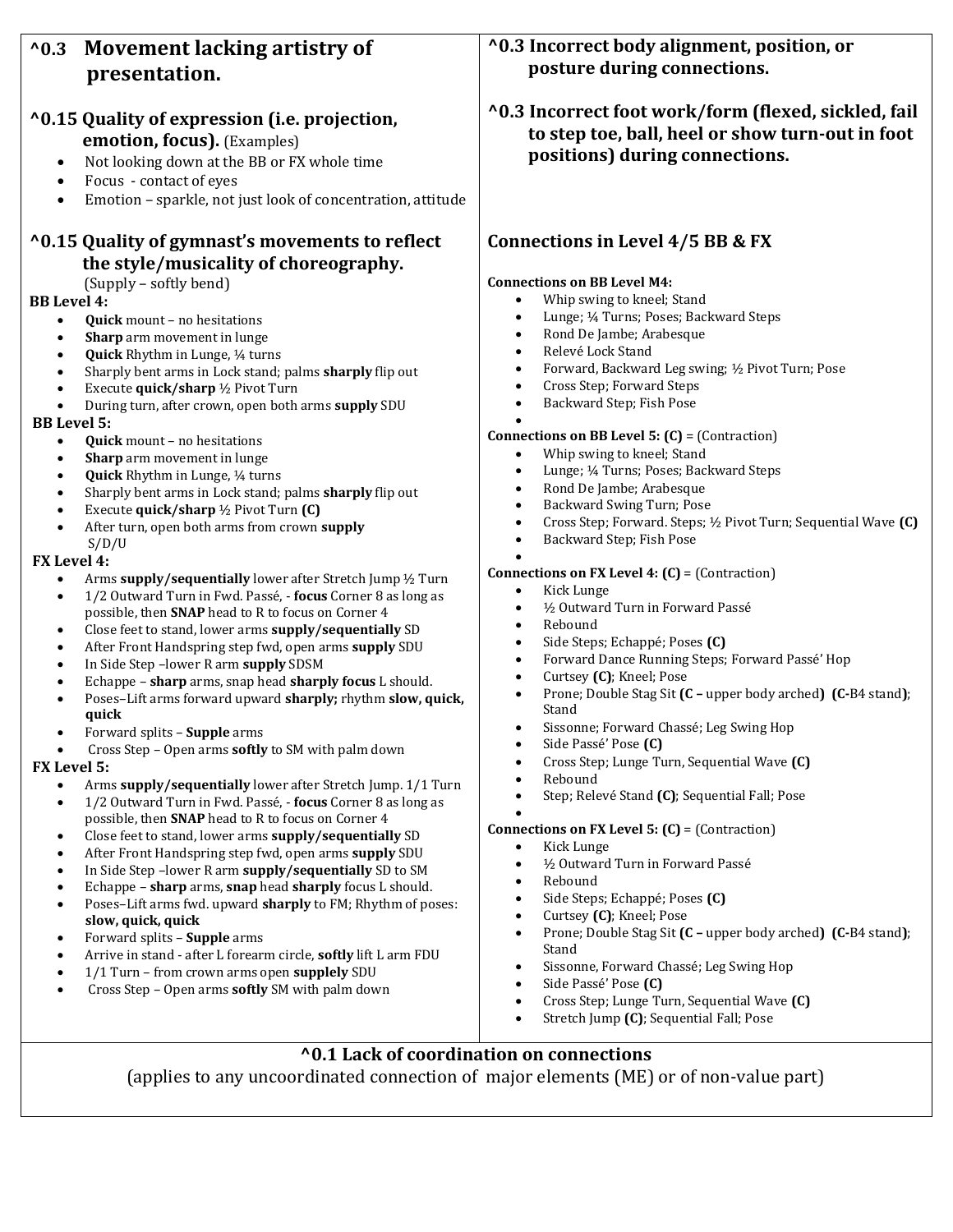| <b>Compulsory General Faults and Penalties</b>                                                                                                                                                                                                                                                                                                                                                                                                                                                                                                                                                                                                                                                                                               |                                                                           |                                                                                         |  |  |  |  |  |
|----------------------------------------------------------------------------------------------------------------------------------------------------------------------------------------------------------------------------------------------------------------------------------------------------------------------------------------------------------------------------------------------------------------------------------------------------------------------------------------------------------------------------------------------------------------------------------------------------------------------------------------------------------------------------------------------------------------------------------------------|---------------------------------------------------------------------------|-----------------------------------------------------------------------------------------|--|--|--|--|--|
|                                                                                                                                                                                                                                                                                                                                                                                                                                                                                                                                                                                                                                                                                                                                              | <b>Level 1 Floor</b>                                                      |                                                                                         |  |  |  |  |  |
| .05 Failure to mark the passe'                                                                                                                                                                                                                                                                                                                                                                                                                                                                                                                                                                                                                                                                                                               | 0x                                                                        | 0x                                                                                      |  |  |  |  |  |
| position at the completion of turns                                                                                                                                                                                                                                                                                                                                                                                                                                                                                                                                                                                                                                                                                                          |                                                                           |                                                                                         |  |  |  |  |  |
| ^0.1 Incorrect leg alignment in<br>arabesque position when indicated                                                                                                                                                                                                                                                                                                                                                                                                                                                                                                                                                                                                                                                                         | 1x<br>❖<br>arabesque                                                      | 0x                                                                                      |  |  |  |  |  |
| ^0.1 Failure to contract or extend<br>when indicated                                                                                                                                                                                                                                                                                                                                                                                                                                                                                                                                                                                                                                                                                         | 0x                                                                        | 0x                                                                                      |  |  |  |  |  |
| ^0.1 Failure to kick/swing leg to<br>horizontal or above when required                                                                                                                                                                                                                                                                                                                                                                                                                                                                                                                                                                                                                                                                       | 2x<br>❖<br>forward leg swing<br>lever to beam<br>❖                        | 3x<br>into handstand<br>❖<br>into cartwheel<br>❖<br>❖<br>leg swing after forward chasse |  |  |  |  |  |
| Each ^0.1 Failure to perform 180 or<br>360° turns on 1 ft. in high releve'                                                                                                                                                                                                                                                                                                                                                                                                                                                                                                                                                                                                                                                                   | 0x                                                                        | 0x                                                                                      |  |  |  |  |  |
| Each ^0.1 Failure to use levering<br>action in or out of elements when<br>required (straight line - fingers to<br>toes)                                                                                                                                                                                                                                                                                                                                                                                                                                                                                                                                                                                                                      | 3x<br>$2@$ lever<br>❖<br>into cartwheel to 3/4<br>❖<br>handstand dismount | 4x<br>2 $\omega$ $\frac{3}{4}$ handstand<br>❖<br>2 @ cartwheel<br>❖                     |  |  |  |  |  |
| ^0.1 Failure to land with feet<br>closed/together on 2-foot landing of<br>jumps on FX                                                                                                                                                                                                                                                                                                                                                                                                                                                                                                                                                                                                                                                        |                                                                           | 1x (also in ME deduction box)<br>❖<br>split jump                                        |  |  |  |  |  |
| ^0.1 Uneven leg separation on leaps<br>and jumps                                                                                                                                                                                                                                                                                                                                                                                                                                                                                                                                                                                                                                                                                             | 0x                                                                        | 1x<br>❖<br>split jump (30°)                                                             |  |  |  |  |  |
| Each 0.05 Incorrect foot form<br>(flexed or sickle)                                                                                                                                                                                                                                                                                                                                                                                                                                                                                                                                                                                                                                                                                          | 10x<br>❖<br>$ME = 0.5$                                                    | 8x<br>❖<br>$ME = 0.4$                                                                   |  |  |  |  |  |
| ^0.2 Incorrect body alignment,<br>position or posture of Major<br>Elements (ME)                                                                                                                                                                                                                                                                                                                                                                                                                                                                                                                                                                                                                                                              | 10x<br>$ME = \, ^{0.2.0}$<br>❖                                            | 8x<br>$ME = 1.6$<br>❖                                                                   |  |  |  |  |  |
| ^0.2 Insufficient split                                                                                                                                                                                                                                                                                                                                                                                                                                                                                                                                                                                                                                                                                                                      | 0x                                                                        | 1x<br>❖<br>split jump (30°)                                                             |  |  |  |  |  |
| 0.1 Failure to finish with the music                                                                                                                                                                                                                                                                                                                                                                                                                                                                                                                                                                                                                                                                                                         |                                                                           | 1x<br>ending pose accented by final note<br>❖                                           |  |  |  |  |  |
| 0.3 Stop between elements in an<br>acro (tumbling) series on FX                                                                                                                                                                                                                                                                                                                                                                                                                                                                                                                                                                                                                                                                              |                                                                           | 0x                                                                                      |  |  |  |  |  |
| ^0.2 Lack of continuity (tempo)<br>between elements in a directly<br>connected series                                                                                                                                                                                                                                                                                                                                                                                                                                                                                                                                                                                                                                                        | 0x                                                                        | 0x                                                                                      |  |  |  |  |  |
| ^0.2 Insufficient quickness off<br>hands in flight elements with hand<br>support                                                                                                                                                                                                                                                                                                                                                                                                                                                                                                                                                                                                                                                             | 0x                                                                        | 0x                                                                                      |  |  |  |  |  |
| ^ 0.2 Insufficient height (hip rise)<br>on leaps and jumps                                                                                                                                                                                                                                                                                                                                                                                                                                                                                                                                                                                                                                                                                   | 1x<br>❖<br>stretch jump                                                   | 1x<br>split jump (30°)<br>❖                                                             |  |  |  |  |  |
| ^0.3 Insufficient height (hip rise) on<br>salto elements                                                                                                                                                                                                                                                                                                                                                                                                                                                                                                                                                                                                                                                                                     | 0x                                                                        | 0x                                                                                      |  |  |  |  |  |
| 0.1 Performs inward turn when outward turn required (Changing small part)<br>$0.1$ Concentration pause (>0.2 seconds)<br>^0.1 Lack of coordination on connections (applies to any uncoordinated connection of major elements or of non-value<br>parts) ^ Value of ME - Incomplete turns ^0.2 Leg separation ^0.3 Bent arms and legs 0.3 Extra kick up to handstand<br>^0.3 Balance errors 0.3 Grasping beam to avoid a fall ^0.3 Additional movement to maintain balance on the beam<br>Not included in the above deductions: Changes in prescribed text, direction & placement of elements, landing of elements<br>& dismounts and neutral deductions taken by each judge.<br><b>Compulsory Changes in Prescribed Text for: BB &amp; FX</b> |                                                                           |                                                                                         |  |  |  |  |  |
| ^0.4 Incorrect position of head, arms, legs, or feet (text errors).<br>(Deduct in general - not each time- according to small, medium, large errors).                                                                                                                                                                                                                                                                                                                                                                                                                                                                                                                                                                                        |                                                                           |                                                                                         |  |  |  |  |  |

**Total execution deductions taken on a ME MAY NOT exceed the value of the element plus 0.5.**

Tom's advice to counting: 1 second Hold- count "one thousand one"; Pause – count "one", Mark – count "wa"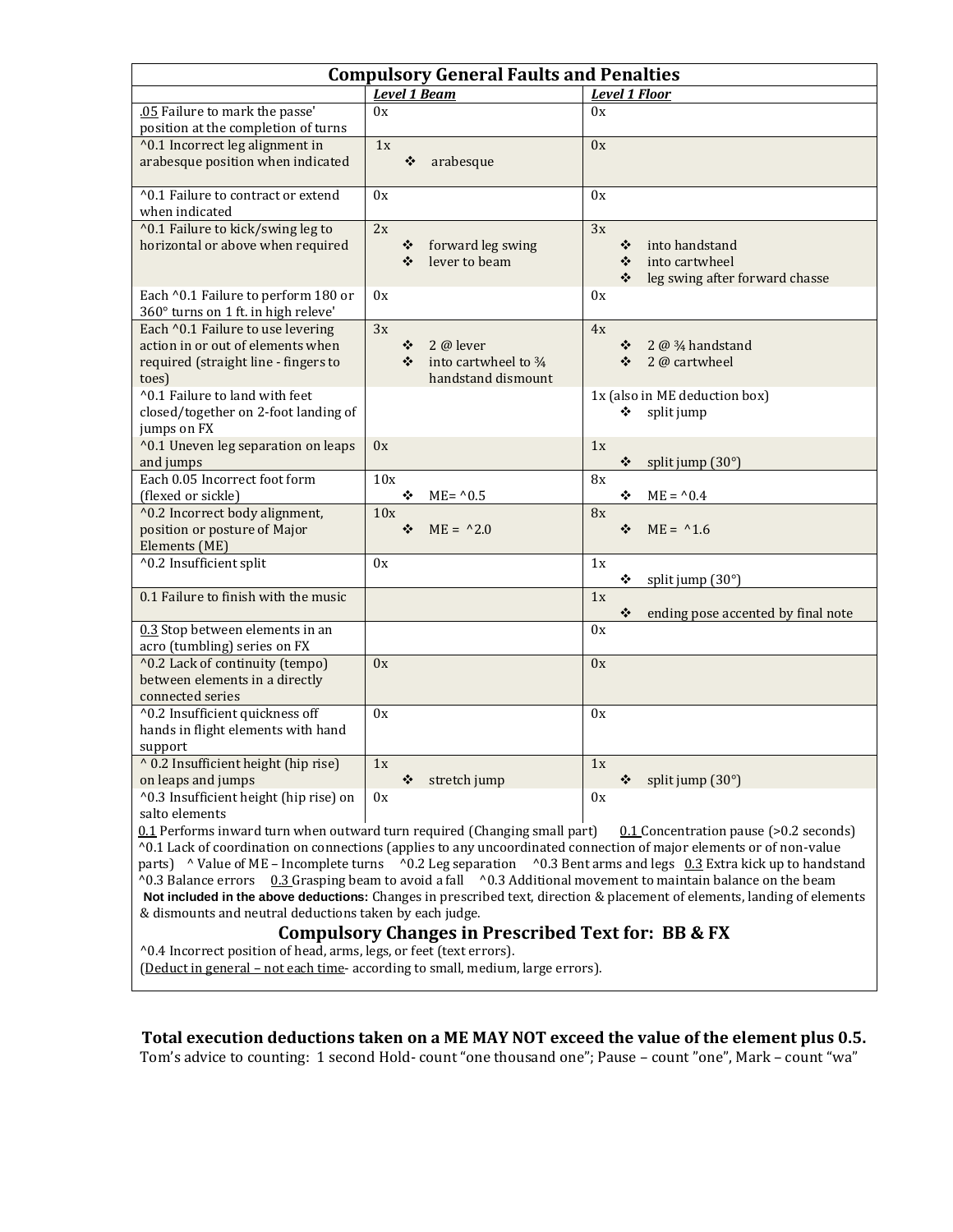| <b>Compulsory General Faults and Penalties</b>                                              |                        |                                               |  |  |  |  |  |
|---------------------------------------------------------------------------------------------|------------------------|-----------------------------------------------|--|--|--|--|--|
|                                                                                             | <b>Level 2 Beam</b>    | <b>Level 2 Floor</b>                          |  |  |  |  |  |
| .05 Failure to mark the passe'                                                              | 0x                     | 0x                                            |  |  |  |  |  |
| position at the completion of turns                                                         |                        |                                               |  |  |  |  |  |
| ^0.1 Incorrect leg alignment in                                                             | 1x                     | 1x                                            |  |  |  |  |  |
| arabesque position when indicated                                                           | ❖<br>arabesque         | ❖<br>straight leg leap landing $(60^{\circ})$ |  |  |  |  |  |
| ^0.1 Failure to contract or extend                                                          | 0x                     | 0x                                            |  |  |  |  |  |
| when indicated                                                                              |                        |                                               |  |  |  |  |  |
| ^0.1 Failure to kick/swing leg to                                                           | 3x                     | 2x                                            |  |  |  |  |  |
| horizontal or above when required                                                           | forward leg swing<br>❖ | ❖<br>handstand                                |  |  |  |  |  |
|                                                                                             | lever to beam<br>❖     | ❖<br>after step after straight leg leap       |  |  |  |  |  |
|                                                                                             | ❖<br>dismount          |                                               |  |  |  |  |  |
| Each ^0.1 Failure to perform 180 or                                                         | 0x                     | 0x                                            |  |  |  |  |  |
| 360° turns on 1 ft. in high releve'                                                         |                        |                                               |  |  |  |  |  |
| Each ^0.1 Failure to use levering<br>action in or out of elements when                      | 3x<br>$2@$ lever<br>❖  | 4x<br>2 @ handstand<br>❖                      |  |  |  |  |  |
| required (straight line - fingers to                                                        | ❖<br>dismount          | round-off<br>❖                                |  |  |  |  |  |
| toes)                                                                                       |                        | ❖<br>out of bridge, back kick-over            |  |  |  |  |  |
| ^0.1 Failure to land with feet                                                              |                        | 1x (also in ME deduction box)                 |  |  |  |  |  |
| closed/together on 2-foot landing of                                                        |                        | split jump<br>❖                               |  |  |  |  |  |
| jumps on FX                                                                                 |                        |                                               |  |  |  |  |  |
| ^0.1 Uneven leg separation on leaps                                                         | 0x                     | 2x                                            |  |  |  |  |  |
| and jumps                                                                                   |                        | ❖<br>straight leg leap (60°)                  |  |  |  |  |  |
|                                                                                             |                        | split jump (60°)<br>❖                         |  |  |  |  |  |
| Each 0.05 Incorrect foot form                                                               | 11x<br>❖               | 8x<br>$ME = 0.4$                              |  |  |  |  |  |
| (flexed or sickle)<br>^0.2 Incorrect body alignment,                                        | $M E = \{0.55$<br>11x  | ❖<br>8x                                       |  |  |  |  |  |
| position or posture of Major                                                                | ❖<br>$ME = 2.2$        | $ME = 1.6$<br>❖                               |  |  |  |  |  |
| Elements (ME)                                                                               |                        |                                               |  |  |  |  |  |
| ^0.2 Insufficient split                                                                     | 0x                     | 2x                                            |  |  |  |  |  |
|                                                                                             |                        | straight leg leap (60°)<br>❖                  |  |  |  |  |  |
|                                                                                             |                        | ❖<br>split jump (60°)                         |  |  |  |  |  |
| 0.1 Failure to finish with the music                                                        |                        | 1x                                            |  |  |  |  |  |
|                                                                                             |                        | ❖<br>ending pose accented by final note       |  |  |  |  |  |
| 0.3 Stop between elements in an<br>acro (tumbling) series on FX                             |                        | 0x                                            |  |  |  |  |  |
| ^0.2 Lack of continuity (tempo)                                                             | 0x                     | 0x                                            |  |  |  |  |  |
| between elements in a directly                                                              |                        |                                               |  |  |  |  |  |
| connected series                                                                            |                        |                                               |  |  |  |  |  |
| ^0.2 Insufficient quickness off                                                             | 0x                     | 1x                                            |  |  |  |  |  |
| hands in flight elements with hand                                                          |                        | ❖ round-off                                   |  |  |  |  |  |
| support                                                                                     |                        |                                               |  |  |  |  |  |
| ^ 0.2 Insufficient height (hip rise)                                                        | 1x                     | 2x                                            |  |  |  |  |  |
| on leaps and jumps                                                                          | ❖<br>stretch jump      | straight leg leap (60°)<br>❖                  |  |  |  |  |  |
|                                                                                             |                        | ❖<br>split jump $(60^{\circ})$                |  |  |  |  |  |
| ^0.3 Insufficient height (hip rise) on                                                      | 0x                     | 0x                                            |  |  |  |  |  |
| salto elements<br>0.1 Performs inward turn when outward turn required (changing small part) |                        | $0.1$ Concentration pauce $(0.2$ coconde)     |  |  |  |  |  |

urn when outward turn required (changing small part) <u>0.1</u> Concentration pau ^0.1 Lack of coordination on connections (applies to any uncoordinated connection of major elements or of non-value parts)  $\land$  Value of ME – Incomplete turns  $\land$  0.2 Leg separation  $\land$  0.3 Bent arms and legs 0.3 Extra kick up to handstand ^0.3 Balance errors 0.3 Grasping beam to avoid a fall ^0.3 Additional movement to maintain balance on the beam

**Not included in the above deductions:** Changes in prescribed text, direction & placement of elements, landing of elements & dismounts and neutral deductions taken by each judge.

# **5/9/16 UPDATE**

**BB:** If a gymnast falls between 2 jumps that are supposed to be connected, the "continuity between jumps" deduction (^0.2) is applied in addition to the fall deduction (0.5) unless after the fall, the gymnast repeats and connects the two skills.

Level 1-5: allow a straight leg closed finish on the landing of beam acro skills OR as the text is written.

**FX:** If a compulsory (Level 3, 4, 5) gymnast does not connect tumbling elements as designated, the 0.30 deduction for each stop between elements in an acro (tumbling) series is applied. Do not apply the up to 0.20 lack of acceleration deduction when the 0.30 stop between elements deduction is taken.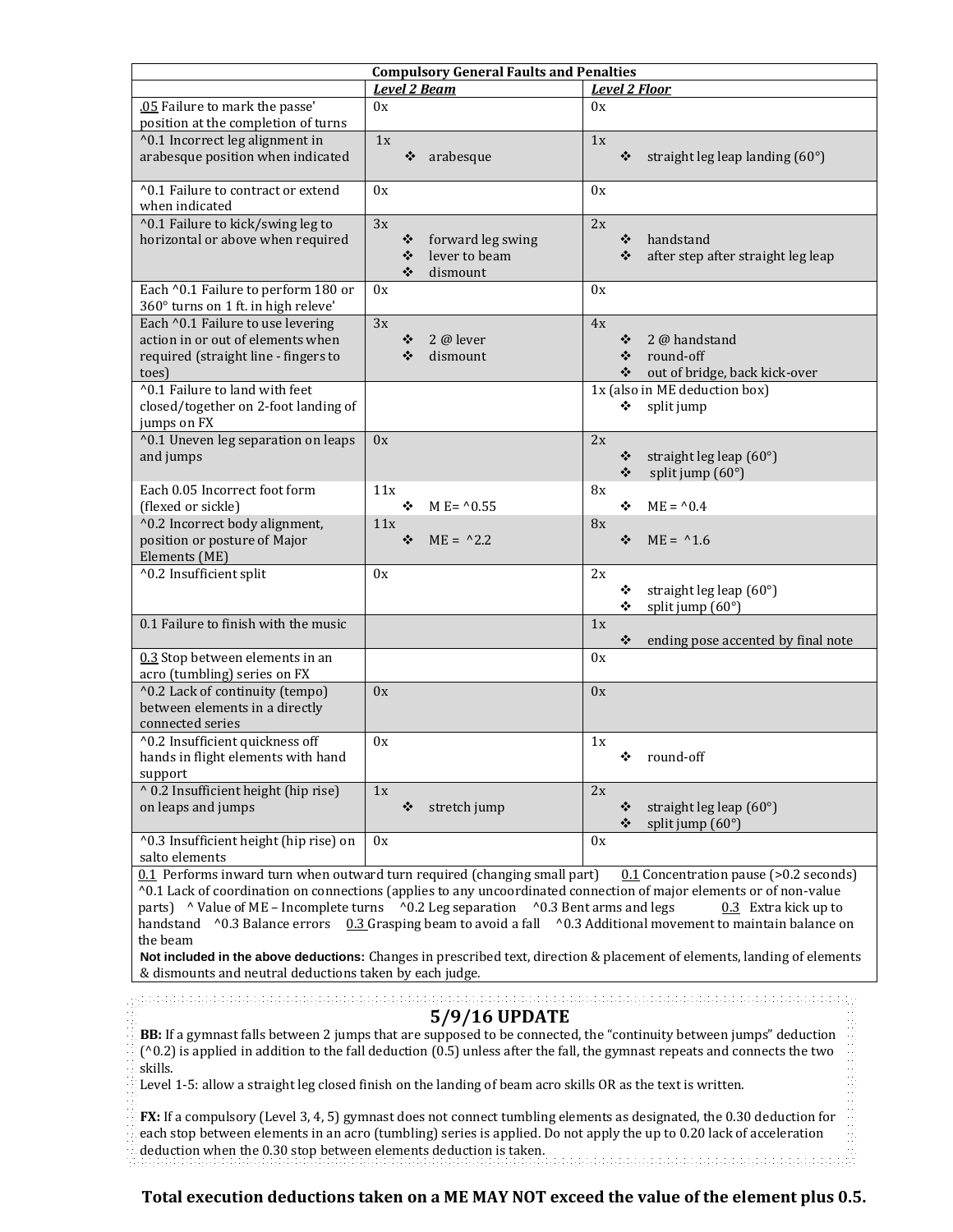|                                                                                                                                        |     |        | <b>Level 3 Beam</b>                                  |     |        | <b>Compulsory General Faults and Penalties BB &amp; FX (potential times)</b><br><b>Level 3 Floor</b> |
|----------------------------------------------------------------------------------------------------------------------------------------|-----|--------|------------------------------------------------------|-----|--------|------------------------------------------------------------------------------------------------------|
| .05 Failure to mark the passe'                                                                                                         | 1x  |        |                                                      | 1x  |        |                                                                                                      |
| position at the completion of turns                                                                                                    |     | ❖      | $1/2$ turn                                           |     | ❖      | 1/2 turn in fwd passé                                                                                |
| ^0.1 Incorrect leg alignment in                                                                                                        | 2x  |        |                                                      | 1x  |        |                                                                                                      |
| arabesque position when indicated                                                                                                      |     | ❖      | arabesque                                            |     | ❖      | leap landing                                                                                         |
|                                                                                                                                        |     | ❖      | leap landing                                         |     |        |                                                                                                      |
|                                                                                                                                        |     |        |                                                      |     |        |                                                                                                      |
| ^0.1 Failure to contract or extend                                                                                                     | 0x  |        |                                                      | 2x  |        |                                                                                                      |
| when indicated                                                                                                                         |     |        |                                                      |     | ❖      | during double stag sit, chest open,                                                                  |
|                                                                                                                                        |     |        |                                                      |     |        | upper body arch                                                                                      |
|                                                                                                                                        |     |        |                                                      |     | ❖      | contract fwd. on knees b4 stand up.                                                                  |
|                                                                                                                                        |     |        |                                                      |     |        |                                                                                                      |
| ^0.1 Failure to kick/swing leg to                                                                                                      | 2x  |        |                                                      | 6x  |        |                                                                                                      |
| horizontal or above when required                                                                                                      |     | ❖      | handstand                                            |     | ❖      | opening 2 kicks                                                                                      |
|                                                                                                                                        |     | ❖      | dismount                                             |     | ❖      | handstand to bridge                                                                                  |
|                                                                                                                                        |     |        |                                                      |     | ❖      | handstand fwd. roll                                                                                  |
|                                                                                                                                        |     |        |                                                      |     | ❖      | into straight leg leap                                                                               |
|                                                                                                                                        |     |        |                                                      |     | ❖      | leg swing in releve                                                                                  |
| Each ^0.1 Failure to perform 180                                                                                                       | 1x  |        |                                                      | 1x  |        |                                                                                                      |
| or 360° turns on 1 ft. in high                                                                                                         |     | ❖      | 1/2 turn in fwd passé                                |     | ❖      | 1/2 turn in fwd. passé                                                                               |
| releve'                                                                                                                                |     |        |                                                      |     |        |                                                                                                      |
| Each ^0.1 Failure to use levering<br>action in or out of elements when                                                                 | 3x  |        |                                                      | 4x  |        |                                                                                                      |
| required (straight line - fingers to                                                                                                   |     | ❖<br>❖ | 2 @ handstand<br>dismount                            |     | ❖<br>❖ | 2 @ handstand to bridge<br>handstand forward roll                                                    |
|                                                                                                                                        |     |        |                                                      |     | ❖      | round-off                                                                                            |
| toes)<br>^0.1 Failure to land with feet                                                                                                |     |        |                                                      |     |        | 2x (also in ME deduction box)                                                                        |
| closed/together on 2-foot landing                                                                                                      |     |        |                                                      |     | ❖      | split jump                                                                                           |
| of jumps on FX                                                                                                                         |     |        |                                                      |     | ❖      | stretch jump                                                                                         |
| ^0.1 Uneven leg separation on                                                                                                          | 1x  |        |                                                      | 2x  |        |                                                                                                      |
| leaps and jumps                                                                                                                        |     | ❖      | straight leg leap (90°)                              |     | ❖      | split jump (90°)                                                                                     |
|                                                                                                                                        |     |        |                                                      |     | ❖      | straight leg leap (90°)                                                                              |
| Each 0.05 Incorrect foot form                                                                                                          | 10x |        |                                                      | 10x |        |                                                                                                      |
| (flexed or sickle)                                                                                                                     |     | ❖      | M E= $^{\wedge}0.5$                                  |     | ❖      | $ME = 0.5$                                                                                           |
| ^0.2 Incorrect body alignment,                                                                                                         | 10x |        |                                                      | 10x |        |                                                                                                      |
| position or posture of major<br>elements                                                                                               |     | ❖      | $ME = \, ^{0}2.0$                                    |     | ❖      | $ME = \triangle 2.0$                                                                                 |
| ^0.2 Insufficient split                                                                                                                | 1x  |        |                                                      | 3x  |        |                                                                                                      |
|                                                                                                                                        |     | ❖      | straight leg leap $(90^\circ)$                       |     | ❖      | split jump (90°)                                                                                     |
|                                                                                                                                        |     |        |                                                      |     | ❖      | bridge back kick over (120°)                                                                         |
|                                                                                                                                        |     |        |                                                      |     | ❖      | straight leg leap (90°)                                                                              |
| 0.1 Failure to finish with the music                                                                                                   |     |        |                                                      | 1x  |        |                                                                                                      |
|                                                                                                                                        |     |        |                                                      |     | ❖      | ending pose accented by final note                                                                   |
| 0.3 Stop between elements in an                                                                                                        |     |        |                                                      | 1x  |        |                                                                                                      |
| acro (tumbling) series on FX (Don't                                                                                                    |     |        |                                                      |     | ❖      | round-off, flic-flac                                                                                 |
| take acceleration ded. ^0.2 also)                                                                                                      |     |        |                                                      |     |        |                                                                                                      |
| ^0.2 Lack of continuity (tempo)                                                                                                        |     |        | 1x (also in ME deduction box)                        | 2x  |        |                                                                                                      |
| between elements in a directly                                                                                                         |     | ❖      | stretch jump; stretch                                |     | ❖      | split jump; stretch jump                                                                             |
| connected series                                                                                                                       |     |        | jump                                                 |     | ❖      | round-off; flic-flac                                                                                 |
| ^0.2 Insufficient quickness off                                                                                                        | 0x  |        |                                                      | 2x  |        |                                                                                                      |
| hands in flight elements with hand                                                                                                     |     |        |                                                      |     | ❖      | round-off                                                                                            |
| support                                                                                                                                |     |        |                                                      |     | ❖      | flic-flac                                                                                            |
| ^ 0.2 Insufficient height (hip rise)                                                                                                   | 3x  |        |                                                      | 3x  |        |                                                                                                      |
| on leaps and jumps                                                                                                                     |     | ❖      | straight leg leap                                    |     | ❖      | split jump                                                                                           |
|                                                                                                                                        |     | ❖      | stretch jump                                         |     | ❖      | stretch jump                                                                                         |
|                                                                                                                                        |     | ❖      | stretch jump                                         |     | ❖      | straight leg leap                                                                                    |
| ^0.3 Insufficient height (hip rise)                                                                                                    | 0x  |        |                                                      | 0x  |        |                                                                                                      |
|                                                                                                                                        |     |        |                                                      |     |        |                                                                                                      |
| on salto elements                                                                                                                      |     |        |                                                      |     |        |                                                                                                      |
| 0.1 Performs inward turn when outward turn required (changing small part)                                                              |     |        |                                                      |     |        | $0.1$ Concentration pause (>0.2                                                                      |
| seconds) ^0.1 Lack of coordination on connections (applies to any uncoordinated connection of major elements or of<br>non-value parts) |     |        | ^ Value of ME - Incomplete turns ^0.2 Leg separation |     |        | ^0.3 Bent arms and legs 0.3 Extra kick up                                                            |

**s:** Changes in prescribed text, direction & placement of elements, landing of Not included in the above deductions: Changes in prescribed text, direction & p.<br>elements & dismounts and neutral deductions taken by each judge.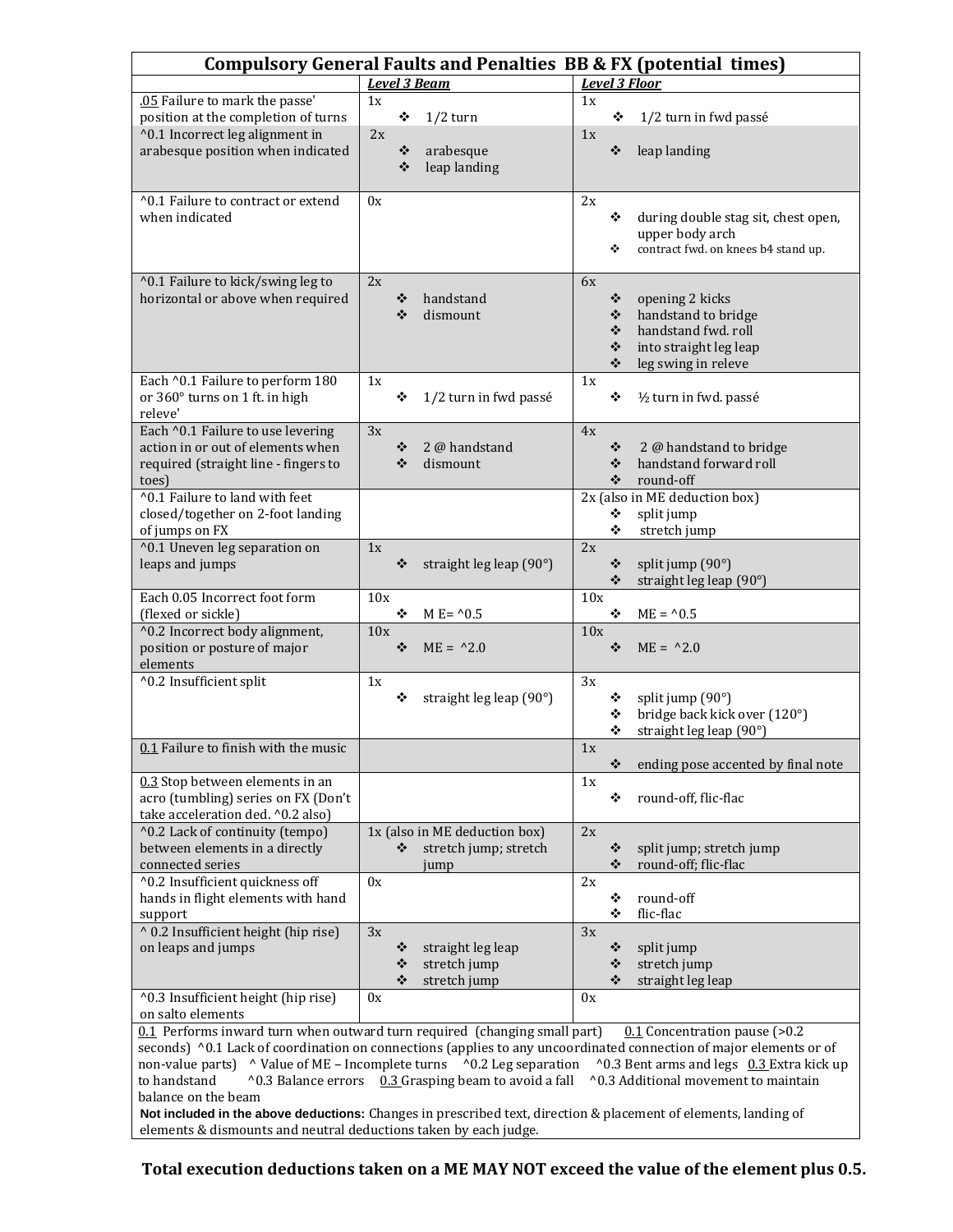|                                                                                                                                               |          |                          |                                                           |            |                                 | Level 4 Compulsory General Faults and Penalties BB & FX (potential times)                                                                                                                                                                      |
|-----------------------------------------------------------------------------------------------------------------------------------------------|----------|--------------------------|-----------------------------------------------------------|------------|---------------------------------|------------------------------------------------------------------------------------------------------------------------------------------------------------------------------------------------------------------------------------------------|
|                                                                                                                                               |          |                          | <b>Level 4 Beam</b>                                       |            |                                 | <b>Level 4 Floor</b>                                                                                                                                                                                                                           |
| .05 Failure to mark the passe' position at<br>the completion of turns<br>^0.1 Incorrect leg alignment in<br>arabesque position when indicated | 1x<br>2x | ❖<br>❖<br>$\ddot{\cdot}$ | $1/2$ turn<br>arabesque/scale<br>leap landing             | 1x<br>None | ❖                               | 1/1 turn fwd. passé                                                                                                                                                                                                                            |
| ^0.1 Failure to contract or extend when<br>indicated                                                                                          | 0x       |                          |                                                           | 7x         | ❖<br>❖<br>❖<br>❖<br>۰<br>❖<br>❖ | side lunge after the fish<br>curtsy abdominal contraction<br>arch back after the splits.<br>contract fwd. on knees b4 stand up.<br>contract in the side passé pose<br>contract and body wave in the corner.<br>side arch during releve' stand. |
| ^0.1 Failure to kick/swing leg to<br>horizontal or above when required                                                                        | 4x       | ❖<br>❖<br>❖<br>❖         | cartwheel<br>handstand<br>forward leg swing<br>dismount   | 3x         | ❖<br>❖<br>❖                     | opening kick<br>into the straight leg leap<br>leg swing hop                                                                                                                                                                                    |
| Each ^0.1 Failure to perform 180 or<br>360° turns on 1 ft .in high releve'                                                                    | 1x       | ❖                        | 1/2 turn in fwd. passé                                    | 2x         | ❖<br>❖                          | 1/2 outward turn in fwd passé<br>1/1 turn in fwd. passé                                                                                                                                                                                        |
| Each ^0.1 Failure to use levering action<br>in or out of elements when required<br>(straight line - fingers to toes)                          | 5x       | ❖<br>❖<br>❖              | 2 @ cartwheel<br>2 @ handstand<br>dismount                | 4x         | ❖<br>❖<br>❖<br>❖                | front handspring<br>handstand<br>back walkover (only lever out)<br>round-off                                                                                                                                                                   |
| ^0.1 Failure to land with feet<br>closed/together on 2-foot landing of<br>jumps on FX                                                         | 0x       |                          |                                                           |            | ❖<br>❖                          | 2x (also in ME deduction box)<br>straddle jump<br>stretch jump 1/2                                                                                                                                                                             |
| ^0.1 Uneven leg separation on leaps and<br>jumps                                                                                              | 2x       | ❖<br>❖                   | straight leg leap (120°)<br>split jump (120°)             | 2x         | ❖<br>❖                          | straddle jump (120°)<br>straight leg leap (120°)                                                                                                                                                                                               |
| Each 0.05 Incorrect foot form (flexed or<br>sickle)<br>^0.2 Incorrect body alignment, position                                                | 9x<br>9x | ❖                        | M E= $^{0.45}$                                            | 11x<br>11x | ❖                               | $ME = 0.55$                                                                                                                                                                                                                                    |
| or posture of major elements<br>^0.2 Insufficient split                                                                                       | 2x       | ❖                        | $ME = 1.8$                                                | 4x         | ❖                               | $ME = \triangle 2.2$                                                                                                                                                                                                                           |
|                                                                                                                                               |          | ❖<br>❖                   | straight leg leap (120°)<br>split jump (120°)             |            | ❖<br>❖<br>❖                     | straddle jump (120°)<br>straight leg leap (120°)<br>back walkover (150°)                                                                                                                                                                       |
| 0.1 Failure to finish with the music                                                                                                          | 0x       |                          |                                                           | 1x         | ❖                               | final pose accented by music                                                                                                                                                                                                                   |
| 0.3 Stop between elements in an acro<br>(tumbling) series on FX (do not take<br>acceleration - stop)                                          | 0x       |                          |                                                           | 1x         | ❖                               | round-off, flic-flac, flic-flac                                                                                                                                                                                                                |
| ^0.2 Lack of continuity (tempo) between<br>elements in a directly connected series<br>(don't take if ded. 0.3 for stop between)               |          | ❖                        | 1x (also in ME deduction box)<br>split jump; stretch jump | 2x         | ٠<br>❖                          | straddle jump; stretch jump 1/2<br>round-off; flic-flac; flic-flac                                                                                                                                                                             |
| ^ 0.2 Insufficient height (hip rise) on<br>leaps and jumps                                                                                    | 3x       | ❖<br>❖<br>❖              | straight leg leap<br>split jump<br>stretch jump           | 5x         | ❖<br>❖<br>❖                     | straddle jump<br>stretch jump 1/2<br>straight leg leap                                                                                                                                                                                         |
| ^0.2 Insufficient quickness off hands in<br>flight elements with hand support                                                                 | 0x       |                          |                                                           | 4x         | ❖<br>❖<br>❖<br>❖                | front hand spring<br>round-off<br>flic-flac<br>flic-flac                                                                                                                                                                                       |

^0.1 Lack of coordination on connections (applies to any uncoordinated connection of major elements or of non-value parts)  $\land$  Value of ME – Incomplete turns  $\land$  0.2 Leg separation  $\land$  0.3 Bent arms and legs 0.3 Extra kick up to handstand ^0.3 Balance errors 0.3 Grasping beam to avoid a fall ^0.3 Additional movement to maintain balance on the beam **Not included in the above deductions:** Changes in prescribed text, direction & placement of elements, landing of elements & dismounts and neutral deductions taken by each judge.